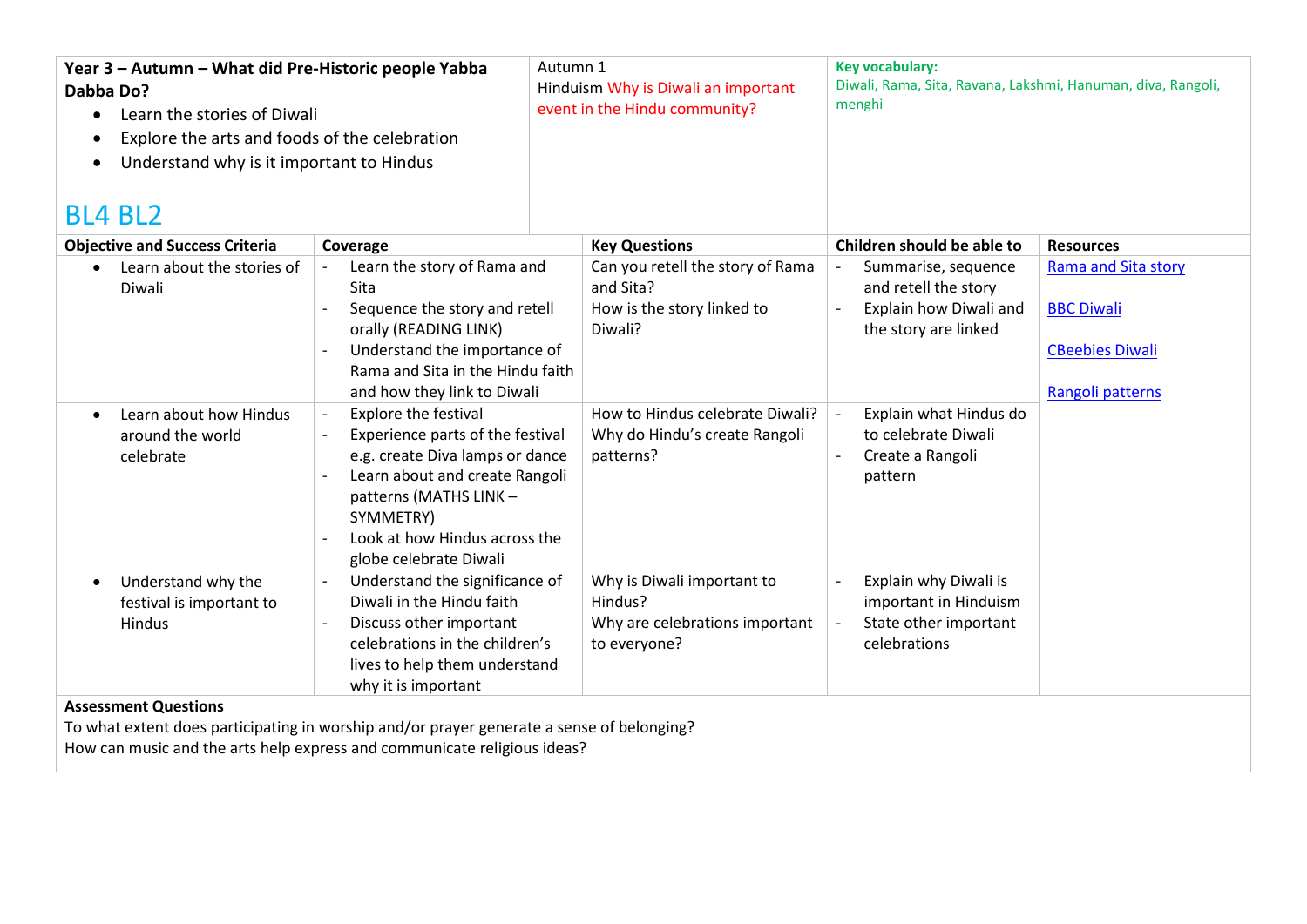| Year 3 - Autumn - What did Pre-Historic people Yabba Dabba<br>Do?<br>Learn about Bar and Bat Mitzvahs<br>$\bullet$<br>$\bullet$<br>people<br>Bi4 BH3 | Understand the importance of the ceremony to Jewish                                                                                                                                                                                                                                  | Autumn 2<br>Judaism How do Jewish children<br>express their beliefs?                                                                | <b>Key vocabulary:</b><br>Bar Mitzvah, Bat Mitzvah, commitment, ceremony                                                                                                       |                                                                                                                                                                                         |
|------------------------------------------------------------------------------------------------------------------------------------------------------|--------------------------------------------------------------------------------------------------------------------------------------------------------------------------------------------------------------------------------------------------------------------------------------|-------------------------------------------------------------------------------------------------------------------------------------|--------------------------------------------------------------------------------------------------------------------------------------------------------------------------------|-----------------------------------------------------------------------------------------------------------------------------------------------------------------------------------------|
| <b>Objective and Success Criteria</b>                                                                                                                | Coverage                                                                                                                                                                                                                                                                             | <b>Key Questions</b>                                                                                                                | Children should be able to                                                                                                                                                     | <b>Resources</b>                                                                                                                                                                        |
| Learn what a Bar/Bat<br>$\bullet$<br>Mitzvah is                                                                                                      | Explore what a Jewish child has<br>to do in preparation for a Bar /<br><b>Bat Mitzvah</b><br>Explore what happens during<br>the event<br>Explore the difference between<br>a Bar and Bat Mitzvah<br>Explore how Jewish people<br>celebrate the event                                 | What do Jewish children have to<br>do for their Bar / Bat Mitzvah?<br>How to Jewish people celebrate<br>Bar / Bat Mitzvahs?         | Explain what a Jewish<br>child has to do to<br>prepare for and take<br>part in their Bar / Bat<br>Mitzvah<br><b>Explain the difference</b><br>between a Bar and Bat<br>Mitzvah | A member of the Jewish<br>faith to talk about their Bar<br>/ Bat Mitzvah (if you could<br>get both all the better)<br><b>BBC Bar Mitzvah</b><br>Torah (rules for handling<br>the Torah) |
| Understand the<br>$\bullet$<br>importance to the Jewish<br>community                                                                                 | Discuss how Judaism teaches<br>Jewish children about the<br>importance of Bar / Bat<br>Mitzvahs<br>Explore how for Jews is shows a<br>commitment to their god<br>Discuss the idea of commitment<br>Discuss why someone might<br>make sacrifices in their lives to<br>show commitment | What does Judaism teach about<br>the importance of Bar and Bat<br>Mitzvahs?<br>Why do Jews want to show<br>commitment to their god? | Explain what Judaism<br>teaches about the rite<br>of passage<br>Explain why Jews feel it<br>is important to show<br>commitment to their<br>god                                 |                                                                                                                                                                                         |
| Link to other rites of<br>$\bullet$<br>passage in faiths and<br>outside                                                                              | Discuss what a rite of passage is<br>and think about some that<br>children might have already<br>gone through (e.g. first day of<br>school, first independent )                                                                                                                      | What is a rite of passage?<br>Why are they important to some<br>people in society?                                                  | Understand what a rite<br>$\mathbf{r}$<br>of passage is<br>State other 'rites of<br>passage' in life and the<br>importance of each                                             |                                                                                                                                                                                         |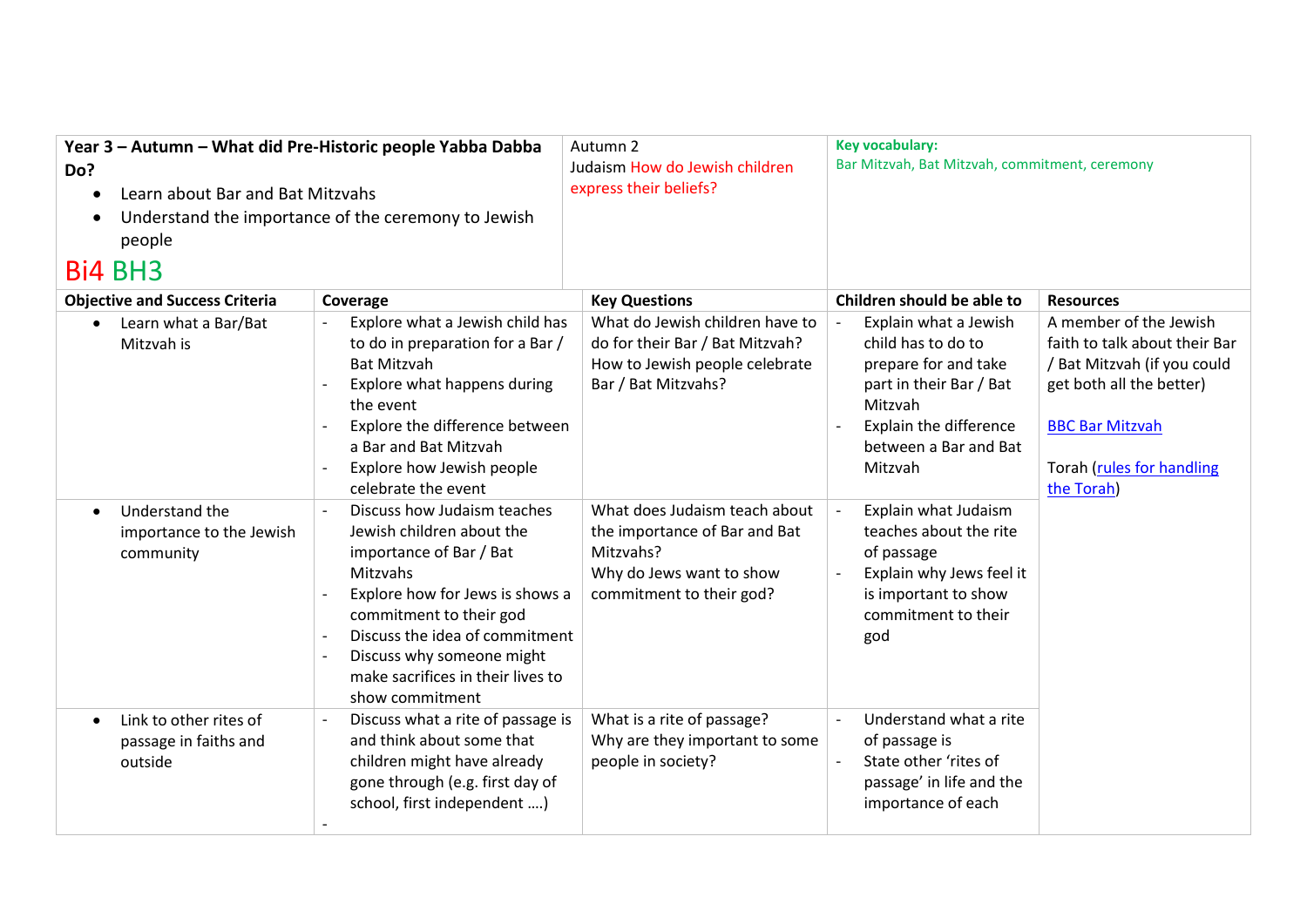## **Assessment Questions**

Do rites of passage always help a believer to feel connected to God and/or the community? How do religious leaders and sacred texts contribute to believers' understanding of their faiths?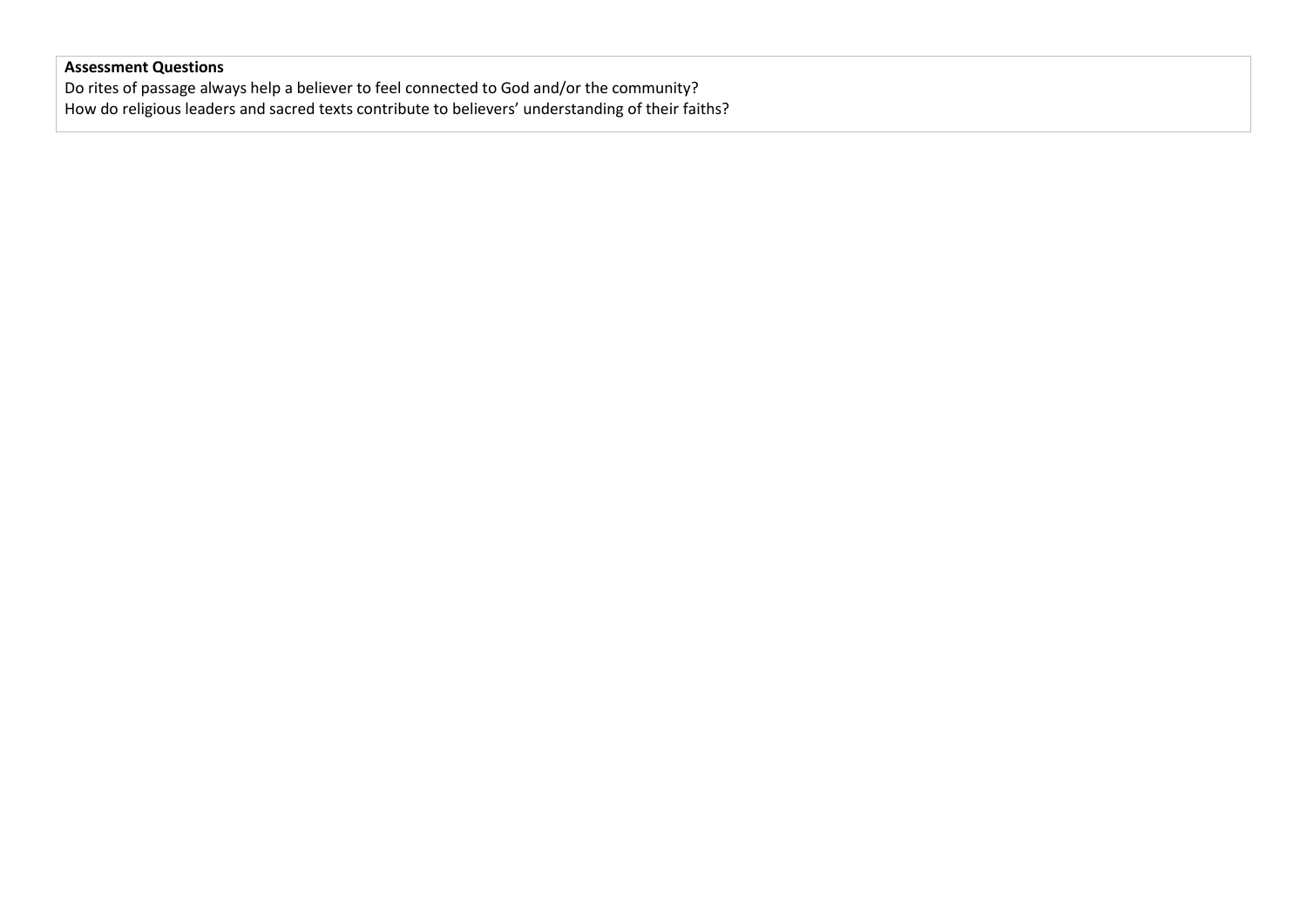| Year 3 - Spring - Could we exist without water?<br>Understand why hymns are used during<br>celebrations<br><b>BL4 BH5</b> | Spring 1<br>Understand the significance of hymns to Christians<br>their beliefs?                                                                                                                                                                                                                                                                                                                                                                                                                                                                                                                                                                                                                                                                                                                                                                                                                            | Christianity How does the Christian community express                                                                                    | Key vocabulary:<br>Congregation - group of people who come together<br>for religious worship<br>Hymn - musical praise<br>Express faith - show commitment to a god                                                                                                                                                      |                                                       |
|---------------------------------------------------------------------------------------------------------------------------|-------------------------------------------------------------------------------------------------------------------------------------------------------------------------------------------------------------------------------------------------------------------------------------------------------------------------------------------------------------------------------------------------------------------------------------------------------------------------------------------------------------------------------------------------------------------------------------------------------------------------------------------------------------------------------------------------------------------------------------------------------------------------------------------------------------------------------------------------------------------------------------------------------------|------------------------------------------------------------------------------------------------------------------------------------------|------------------------------------------------------------------------------------------------------------------------------------------------------------------------------------------------------------------------------------------------------------------------------------------------------------------------|-------------------------------------------------------|
| <b>Objective and Success</b><br><b>Criteria</b>                                                                           | Coverage                                                                                                                                                                                                                                                                                                                                                                                                                                                                                                                                                                                                                                                                                                                                                                                                                                                                                                    | <b>Key Questions</b>                                                                                                                     | <b>Children should be</b><br>able to                                                                                                                                                                                                                                                                                   | <b>Resources</b>                                      |
| Learn some Christian<br>$\bullet$<br>hymns                                                                                | Sing some Christian hymns designed for children:<br>He's got the whole world in his hands and This little<br>light of mine<br>https://www.youtube.com/watch?v=Ck6cCyvo5vo<br>$\overline{\phantom{a}}$<br>https://www.youtube.com/watch?v=dxZmKxGI7j0<br>Meanings:<br>https://storypath.upsem.edu/hes-got-the-whole-world-<br>in-his-hands/<br>http://nurseryrhymesforbabies.com/this-little-light-of-<br>mine-lessons-and-meaning/                                                                                                                                                                                                                                                                                                                                                                                                                                                                          | Can you sing some<br>hymns?                                                                                                              | Sing the hymns<br>using song sheets                                                                                                                                                                                                                                                                                    | Hymn books<br>You tube clips<br>Christian choir visit |
| Understand why<br>hymns are sung                                                                                          | Discuss how hymns are designed to be sung by a<br>congregation<br>Explore different hymns sung at different times:<br>Wedding - e.g. all things bright and beautiful<br>Funeral - Jerusalem<br>$\overline{\phantom{a}}$<br>Christmas - Hark the Herald angels sing<br>Easter - At the feet of Jesus<br>$\overline{\phantom{a}}$<br>Discuss how the hymns are different<br>$\overline{\phantom{a}}$<br>Explore how different hymns are used at different<br>celebrations e.g. happy for wedding, sombre for<br>funeral<br>https://www.youtube.com/watch?v=FT_oDqOEGpc<br>$\overline{\phantom{a}}$<br>https://www.youtube.com/watch?v=MKRHWT6xdEU<br>$\overline{\phantom{a}}$<br>https://www.youtube.com/watch?v=xqooC4ZG75Y<br>$\overline{\phantom{a}}$<br>https://www.youtube.com/watch?v=A9jhLNDfAKQ<br>$\overline{\phantom{a}}$<br>Write on post its how the songs make you feel.<br>Record in scrapbook. | Why are hymns sung<br>at funerals different to<br>those sung at<br>weddings?<br>Why are Christmas<br>hymns different to<br>Easter hymns? | <b>Explain how</b><br>wedding and<br>funeral hymns are<br>different<br><b>Explain why</b><br>wedding and<br>funeral hymns are<br>different<br><b>Explain how</b><br><b>Christmas and</b><br><b>Easter hymns are</b><br>different<br><b>Explain why</b><br><b>Christmas and</b><br><b>Easter hymns are</b><br>different |                                                       |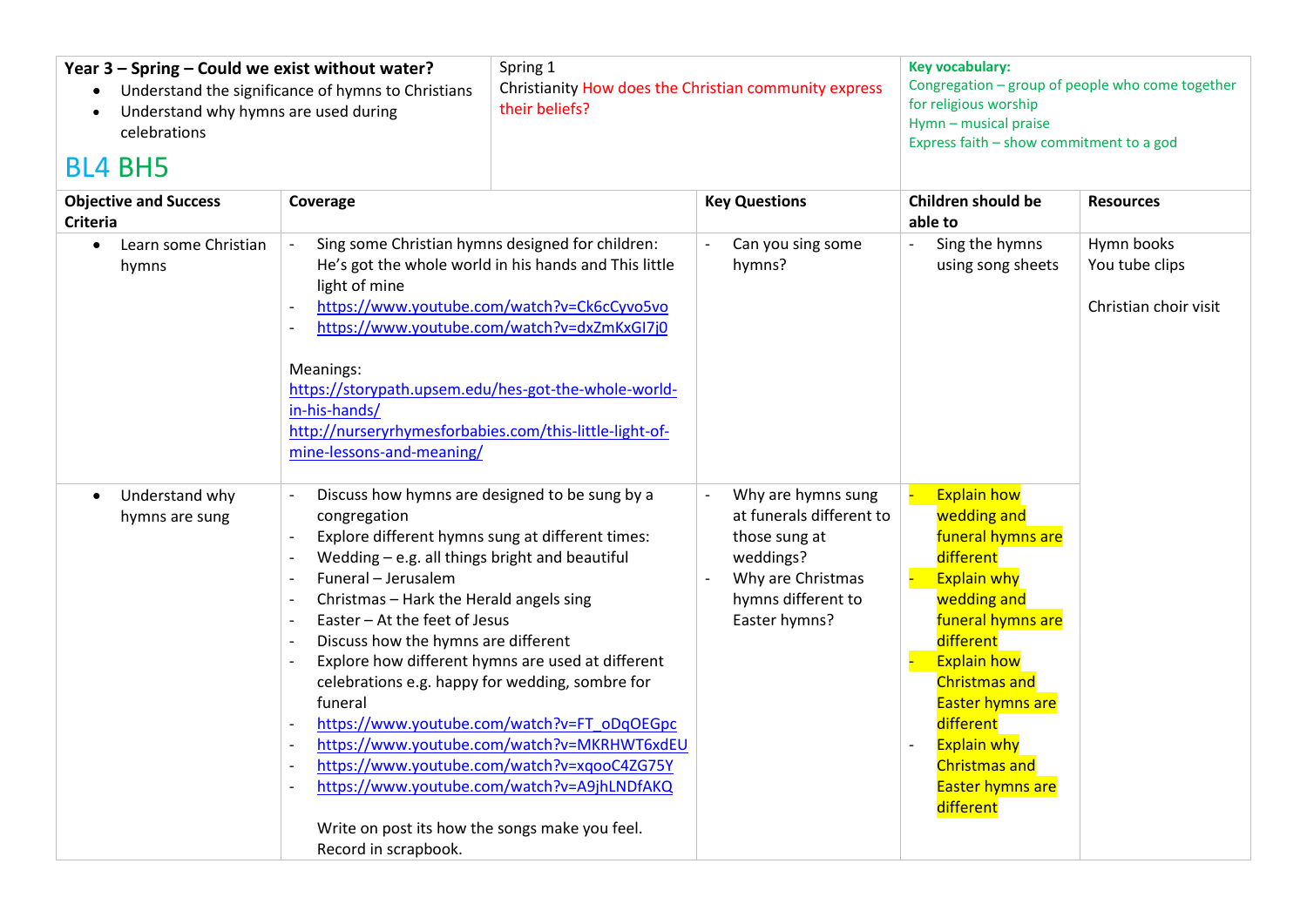| Understand how<br>Christians use them<br>to express their faith | Explore how hymns are musical praise for Christians<br>Look at the lyrics for hymns to understand the<br>message that Christians are sharing by singing them<br>or the praise there are giving to their god<br>In small groups look at the words to some hymns.<br>Discuss the language used and the message that<br>Christians are sharing. | Why are hymns<br>important to<br>Christians?<br>How are hymns used<br>by Christians to give<br>praise? | Explain how<br>Christians use<br>hymns to praise or<br>spread a message |  |
|-----------------------------------------------------------------|----------------------------------------------------------------------------------------------------------------------------------------------------------------------------------------------------------------------------------------------------------------------------------------------------------------------------------------------|--------------------------------------------------------------------------------------------------------|-------------------------------------------------------------------------|--|
| <b>Assessment Questions</b>                                     | 3: How can music and the arts help express and communicate religious ideas?<br>8: How might beliefs and community shape a person's identity?                                                                                                                                                                                                 |                                                                                                        |                                                                         |  |

| Year 3 - Spring - Could we exist without<br>water?<br>Understand why the story of the Last Supper<br>$\bullet$<br>is important to Christians<br>Understand the importance of Holy<br>$\bullet$<br><b>Communion to Christians</b><br><b>Bi2 BH3</b> |                                                                                                                                                   | Spring 2 -<br>Christian community?                                                         | Christianity Why is communion important to the                                 | <b>Key vocabulary:</b><br>Last supper-<br>Communion-<br>Betrayal-<br><b>Blessed -</b>                    |                                                                                                                                                          |
|----------------------------------------------------------------------------------------------------------------------------------------------------------------------------------------------------------------------------------------------------|---------------------------------------------------------------------------------------------------------------------------------------------------|--------------------------------------------------------------------------------------------|--------------------------------------------------------------------------------|----------------------------------------------------------------------------------------------------------|----------------------------------------------------------------------------------------------------------------------------------------------------------|
| <b>Objective and Success Criteria</b>                                                                                                                                                                                                              | Coverage                                                                                                                                          |                                                                                            | <b>Key Questions</b>                                                           | Children should be able to                                                                               | <b>Resources</b>                                                                                                                                         |
| Learn about the last<br>$\bullet$<br>supper                                                                                                                                                                                                        | Learn the story of the last<br>context.<br>Key events:<br>Washing feet<br>Announcing betrayal<br><b>Breaking bread</b><br>Wine<br>Judas' betrayal | supper. Include from entering<br>Jerusalem to Judas' betrayal for                          | What are the key events of<br>the last supper?                                 | Sequence the main<br>events of the last<br>supper (reading link) by<br>acting it out in small<br>groups. | Twinkl - last supper<br><b>CofE</b> communion service<br><b>BBC Teach video</b><br>Visit to a church or a visit<br>from a vicar to see mock<br>communion |
| Learn about communion<br>in church                                                                                                                                                                                                                 | service in the CofE church<br>wine                                                                                                                | Learn about the communion<br>Understand the significance to<br>Christians of the bread and | What happens in a<br>communion?<br>Why are Christians given<br>bread and wine? | Sequence what<br>happens in a<br>communion service<br>Explain why bread and<br>wine are used             |                                                                                                                                                          |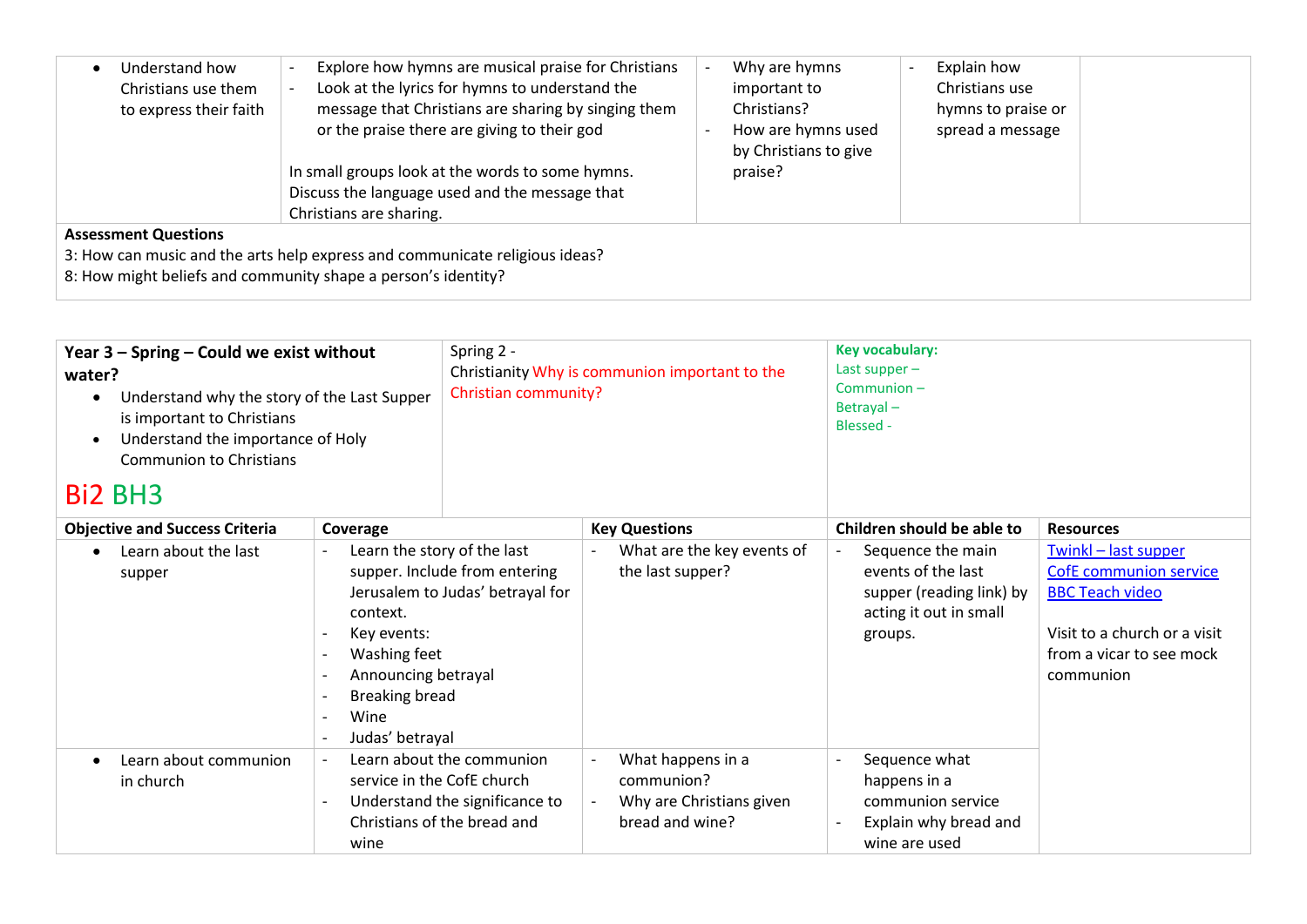|                                                                     | Understand the importance of<br>the blessing on the bread and<br>wine                                                                                                                                             | What is the importance of<br>the bread and wine?<br>Why are they blessed?                                                      | Explain why the bread<br>and wine are blessed<br>during the service                                                                                      |
|---------------------------------------------------------------------|-------------------------------------------------------------------------------------------------------------------------------------------------------------------------------------------------------------------|--------------------------------------------------------------------------------------------------------------------------------|----------------------------------------------------------------------------------------------------------------------------------------------------------|
| Understand why it is an<br>important part of the<br>Christian faith | Understand why the story of<br>Jesus' death is so important to<br>Christians (died for their sins)<br>Understand why Christians take<br>part in communion every week<br>and why it is important to their<br>faith | Why is Jesus' death an<br>important event for<br>Christians?<br>Why do Christians<br>remember the last supper at<br>communion? | Explain why Jesus'<br>death is an important<br>part of the Christian<br>faith<br><b>Explain why Christians</b><br>remember the event<br>during communion |
| <b>Assessment Questions</b>                                         | 1: To what extent does participating in worship and/or prayer generate a sense of belonging?                                                                                                                      |                                                                                                                                |                                                                                                                                                          |

5: How do religious leaders and sacred texts contribute to believers' understanding of their faiths?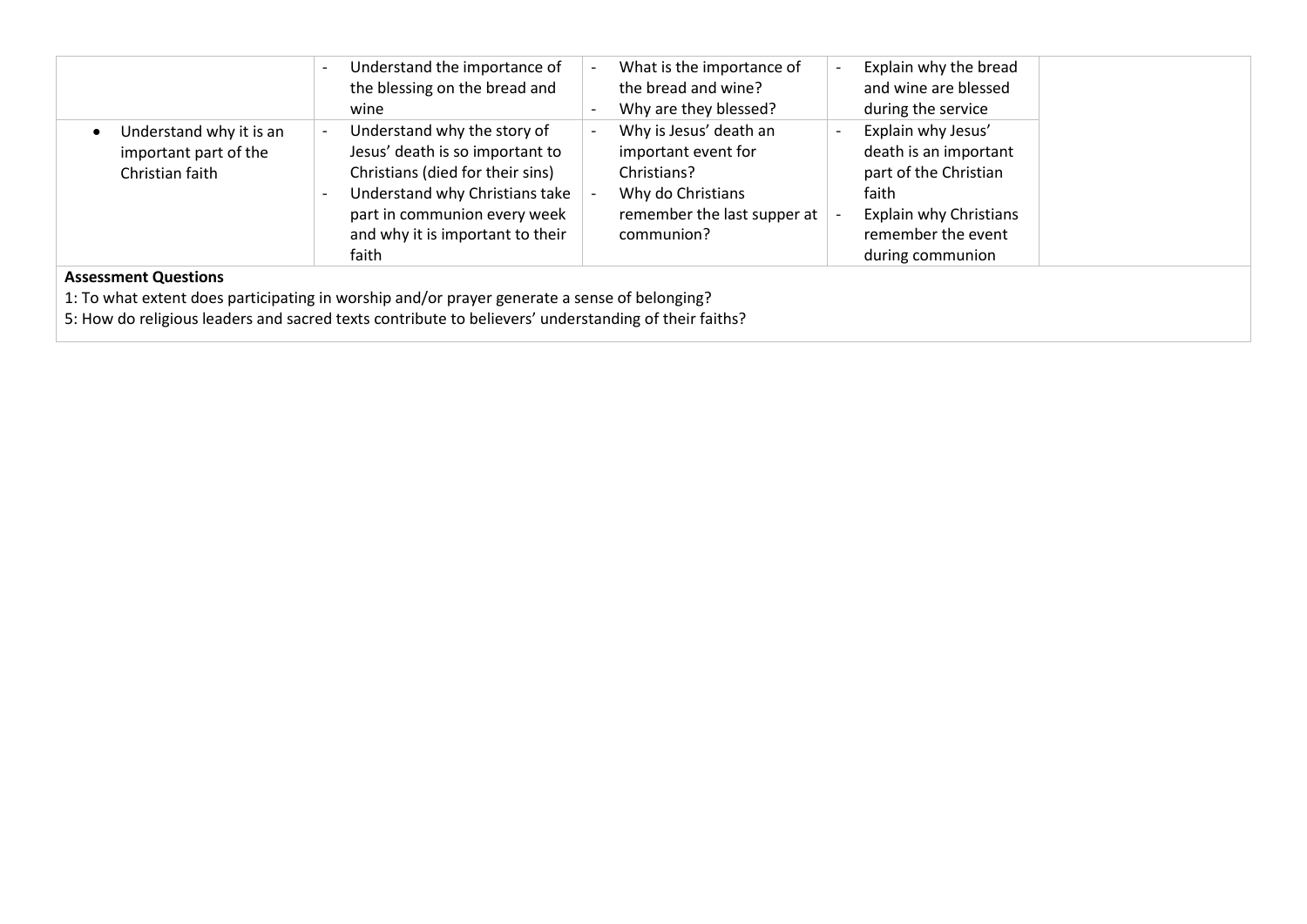| Year 3 - Summer - How can we help protect<br>our planet?<br>Explore how different cultures and<br>$\bullet$<br>religions celebrate life and death<br><b>BH4 BL1</b> |                                                                                                           | Summer 1<br>lives we live?                                                                                                                                                                                                                                               |                          | Humanist How do different people celebrate the                                                                                                                                                                                         |  | <b>Key vocabulary:</b><br>Cultures - The actions and customs of a particular group of<br>people<br>Community - a group of people with shared characteristics            | Emotions - strong feelings deriving from mood or relationships<br>Ritual - a ceremony with actions performed in a particular order                       |
|---------------------------------------------------------------------------------------------------------------------------------------------------------------------|-----------------------------------------------------------------------------------------------------------|--------------------------------------------------------------------------------------------------------------------------------------------------------------------------------------------------------------------------------------------------------------------------|--------------------------|----------------------------------------------------------------------------------------------------------------------------------------------------------------------------------------------------------------------------------------|--|-------------------------------------------------------------------------------------------------------------------------------------------------------------------------|----------------------------------------------------------------------------------------------------------------------------------------------------------|
| <b>Objective and Success Criteria</b>                                                                                                                               | Coverage                                                                                                  |                                                                                                                                                                                                                                                                          |                          | <b>Key Questions</b>                                                                                                                                                                                                                   |  | Children should be able to                                                                                                                                              | <b>Resources</b>                                                                                                                                         |
|                                                                                                                                                                     | Nb: This unit explores the concept of death.                                                              |                                                                                                                                                                                                                                                                          |                          |                                                                                                                                                                                                                                        |  |                                                                                                                                                                         |                                                                                                                                                          |
| To explore the concept of<br>$\bullet$<br>life and death                                                                                                            | the book<br>over time<br>important                                                                        | Explore the book 'Goodbye<br>Mog' about life and death<br>Discuss how it makes us feel<br>Discuss how the feelings of the<br>humans changed throughout<br>Discuss why feelings change<br>Discuss why these feelings are                                                  | $\overline{\phantom{a}}$ | How did the human's<br>feelings change over time?<br>Why do you think feelings<br>change?<br>Why are these feelings<br>important?                                                                                                      |  | Explain how people's<br>feelings about death<br>change over time<br>Explain why people's<br>feelings change over<br>time<br>Explain why these<br>feelings are important | Good Bye Mog Book<br>Badger's parting gits book<br><b>Dia De Los Muertos</b><br>New Scientist - death<br>rituals<br>Different cultures' death<br>rituals |
| To explore what rituals<br>$\bullet$<br>and celebrations people<br>have to acknowledge<br>death                                                                     | De Los Muertos<br>of life and death<br>lives<br>the death of people<br>Look at how the six main<br>person | Explore the celebration of Dia<br>Discuss how this is a celebration<br>Look at other ways different<br>cultures remember people who<br>have died and celebrate their<br>Look at how ancient cultures<br>(e.g. ancient Egyptians) marked<br>religions mark the death of a |                          | What happens at Dia De Los<br>Muertos?<br>Why do people celebrate<br>life and death at Dia De Los<br>Muertos?<br>How do different cultures<br>mark the death of a person?<br>How do different religions<br>mark the death of a person? |  | Explain what happens<br>at Dia De Los Muertos<br>Explain how different<br>cultures and religions<br>mark the death of a<br>person                                       | Different cultures' death<br>rituals<br>Funerals for religions:<br>Christian<br><b>Muslim</b><br>Hindu<br>Jewish<br><b>Buddhist</b><br>Sikh              |
| Understand why people<br>$\bullet$<br>need to recognise the<br>significance of death                                                                                | community                                                                                                 | Discuss the importance of<br>recognising death within a<br>Explore how the deaths of<br>important people have been<br>marked in the past and why it is                                                                                                                   |                          | Why is it important to mark<br>the death of someone?<br>How have important<br>people's deaths been<br>marked in communities?                                                                                                           |  | Discuss why it is<br>important for people<br>and communities to<br>mark the death of<br>people                                                                          |                                                                                                                                                          |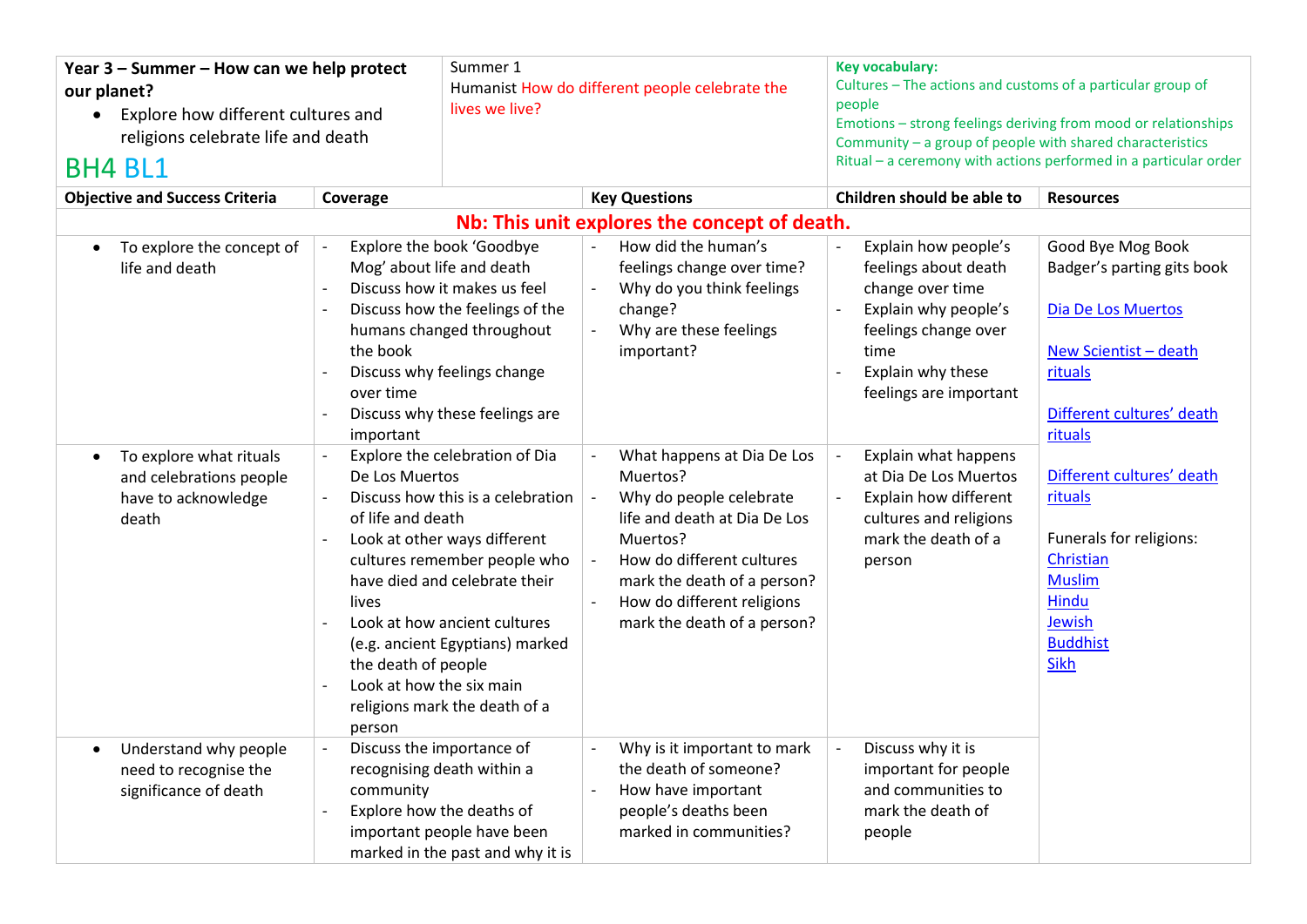|                                                                         | important for communities to<br>mark the event together                     |  |  |
|-------------------------------------------------------------------------|-----------------------------------------------------------------------------|--|--|
| <b>Assessment Questions</b>                                             |                                                                             |  |  |
|                                                                         | 3: How can music and the arts help express and communicate religious ideas? |  |  |
| 6: How well does faith help people cope with matters of life and death? |                                                                             |  |  |
|                                                                         |                                                                             |  |  |

| Year 3 – Summer – How can we help protect<br>our planet?<br>Understand why baptism and marriage are<br>important to Christians<br><b>BL2 BH3</b> | Summer 2 -                                                                                                                                                                                                                                                                                         | Christianity Why do the Christian community<br>celebrate important milestones in people's lives?                                                               | Key vocabulary:<br>Celebrations -action of marking an important event<br>Baptism - Christian rite symbolising purification and<br>regeneration<br>Christening - Infant version of a baptism<br>Marriage - union of two people both legal and religious<br>Wedding - celebration of the beginning of marriage<br>Denominations - different groups within a main organisation<br>Ceremony - a formal occasion marking an event<br>Rites of passage - a ceremony marking an important event in<br>someone's life<br>Traditional - Long established views or actions | Ritual $-$ a ceremony with actions performed in a particular order                                                                                                    |
|--------------------------------------------------------------------------------------------------------------------------------------------------|----------------------------------------------------------------------------------------------------------------------------------------------------------------------------------------------------------------------------------------------------------------------------------------------------|----------------------------------------------------------------------------------------------------------------------------------------------------------------|------------------------------------------------------------------------------------------------------------------------------------------------------------------------------------------------------------------------------------------------------------------------------------------------------------------------------------------------------------------------------------------------------------------------------------------------------------------------------------------------------------------------------------------------------------------|-----------------------------------------------------------------------------------------------------------------------------------------------------------------------|
| <b>Objective and Success Criteria</b>                                                                                                            | Coverage                                                                                                                                                                                                                                                                                           | <b>Key Questions</b>                                                                                                                                           | Children should be able to                                                                                                                                                                                                                                                                                                                                                                                                                                                                                                                                       | <b>Resources</b>                                                                                                                                                      |
| To explore baptism and<br>marriage                                                                                                               | Explore what happens in during<br>Church of England baptisms and<br>christenings<br>Explore what happens during a<br>Church of England marriage<br>Compare to other<br>denominations of Christianity<br>e.g. Catholic<br>Compare the marriage to other<br>religious and non-religious<br>marriages | What happens in a baptism<br>or christening?<br>What happens in a Christian<br>marriage?<br>How are other marriage<br>ceremonies different?                    | Explain what happens<br>in a baptism and<br>christening<br>Explain what happens<br>in a CofE marriage<br>ceremony<br>Make links to other<br>religions and humanist<br>marriages                                                                                                                                                                                                                                                                                                                                                                                  | <b>Christian baptism</b><br>What is baptism<br><b>BBC</b> - Christian rites of<br>passage<br><b>BBC</b> - Christian marriage<br>UK government - civil<br>partnerships |
| Understand the reasons<br>$\bullet$<br>Christians take part in<br>these celebrations                                                             | Explore the symbolism of<br>baptism and marriage<br>Explore the importance of being<br>baptised in the Christian faith                                                                                                                                                                             | Why do Christians choose to<br>be baptised?<br>Why do Christians choose to<br>be married in church?<br>How do these rights of<br>passage link to other faiths? | <b>Explain why Christians</b><br>choose to be baptised<br><b>Explain why Christians</b><br>choose to be married in<br>church                                                                                                                                                                                                                                                                                                                                                                                                                                     |                                                                                                                                                                       |